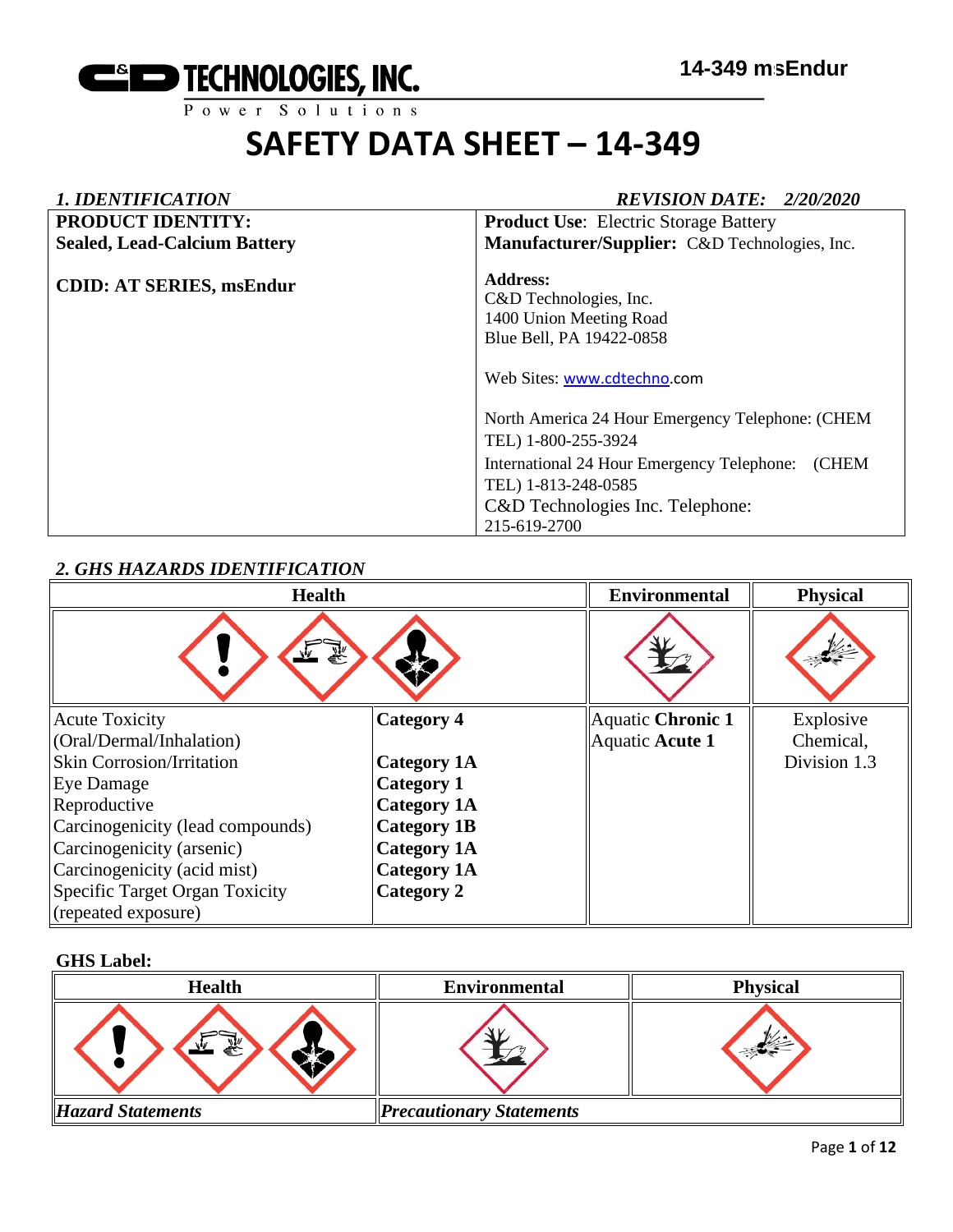

| DANGER!<br>Harmful if swallowed, inhaled, or in contact<br>with skin.<br>Acid causes severe skin burns and eye<br>damage.<br>May damage fertility or the unborn child if<br>ingested or inhaled.<br>May cause harm to breast-fed children.<br>May cause cancer if ingested or inhaled.                                                                                     | Obtain special instructions before use.<br>Do not handle until all safety precautions have been read and understood.<br>Wash thoroughly after handling.<br>Do not eat drink or smoke when using this product.<br>Avoid contact during pregnancy/while nursing.<br>Wear protective gloves/protective clothing, eye protection/face protection.<br>Use only outdoors or in a well-ventilated area.<br>Avoid contact with internal acid.<br>Do not breathe dust/fume/gas/mist/vapors/spray.<br>Keep away from heat/sparks/open flames/hot surfaces. No smoking<br><b>IF SWALLOWED OR CONSUMED:</b> rinse mouth.                                                                                                                                                                                         |
|----------------------------------------------------------------------------------------------------------------------------------------------------------------------------------------------------------------------------------------------------------------------------------------------------------------------------------------------------------------------------|------------------------------------------------------------------------------------------------------------------------------------------------------------------------------------------------------------------------------------------------------------------------------------------------------------------------------------------------------------------------------------------------------------------------------------------------------------------------------------------------------------------------------------------------------------------------------------------------------------------------------------------------------------------------------------------------------------------------------------------------------------------------------------------------------|
| Causes skin irritation, serious eye damage.<br>Contact with internal components may cause<br>irritation or severe burns.<br>Causes damage to central nervous system,<br>blood and kidneys through prolonged or<br>repeated exposure if ingested or inhaled.<br>Irritating to eyes, respiratory system, and skin.<br>May form explosive air/gas mixture during<br>charging. | Do NOT induce vomiting. Call a poison center/doctor if you feel unwell.<br><b>IF ON CLOTHING OR SKIN</b> (or hair): Remove/Take off immediately all contaminated<br>clothing and wash it before reuse. Rinse skin with water/shower.<br><b>IF INHALED:</b> Remove person to fresh air and keep comfortable for breathing.<br>Immediately call a POISON CENTER or doctor/physician.<br><b>IF IN EYES:</b> Rinse cautiously with water for several minutes.<br>Remove contact lenses, if present and easy to do. Continue rinsing.<br>If exposed/concerned, or if you feel unwell seek medical attention/advice.<br>Store locked up, in a well-ventilated area, in accordance with local and national<br>regulation.<br>Dispose of contents/container in accordance with local and national regulation |
| Explosive, fire, blast or projection hazard.                                                                                                                                                                                                                                                                                                                               | Keep out of reach of children.                                                                                                                                                                                                                                                                                                                                                                                                                                                                                                                                                                                                                                                                                                                                                                       |

| <b>HEALTH HAZARDS</b>            |             |                                                |
|----------------------------------|-------------|------------------------------------------------|
| <b>Acute Toxicity</b>            | Signal Word | <b>Hazard Statement</b>                        |
| Oral A.1 (6)                     | Warning     | H302: Harmful if swallowed                     |
| Dermal A.1 $(5)$                 | Warning     | H312: Harmful in contact with skin             |
| Inhalation A.1 $(5)$             | Warning     | H332: Harmful if inhaled                       |
|                                  |             |                                                |
| Skin Irritation                  |             |                                                |
| A.2(2)                           | Warning     | H315: Causes skin irritation                   |
| <b>Skin Corrosion</b>            |             |                                                |
| A.2 (1A.1B.1C)                   | Danger      | H314: Causes serious skin burns and eye damage |
| Serious Eye Damage               |             |                                                |
| A.3(1)                           | Danger      | H318: Causes serious eye damage                |
| Eye Irritation                   |             |                                                |
| A.3 (2A)                         | Warning     | H319: Causes serious eye irritation            |
| <b>Respiratory Sensitization</b> |             |                                                |
| A.4(1A, 1B)                      | Danger      | H334: May cause allergy or asthma symptoms or  |
|                                  |             | breathing difficulties if inhaled              |
| <b>Skin Sensitization</b>        |             |                                                |
| A.4 (1A, 1B)                     | Warning     | H317: May cause an allergic skin reaction      |
| <b>Germ Cell Mutagenicity</b>    |             |                                                |
| $A.5$ (1A, 1B)                   | Danger      | H:340: May cause genetic defects               |
| A.5(2)                           | Warning     | H341: Suspected of causing genetic defects     |
| Carcinogenicity                  |             |                                                |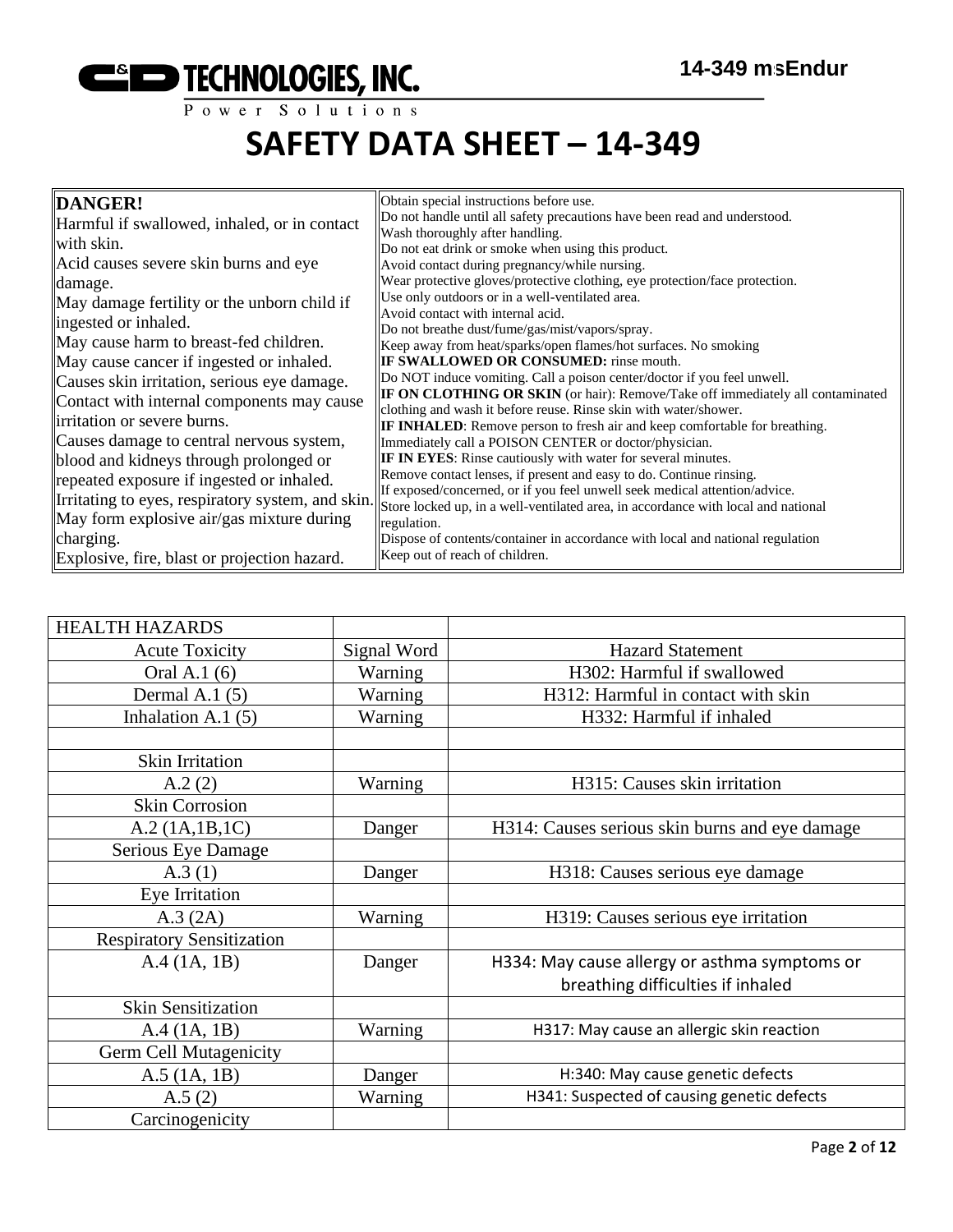

| $A.6$ (1A, 1B)                                           | Danger  | H350: May cause cancer                                     |
|----------------------------------------------------------|---------|------------------------------------------------------------|
| A.6(2)                                                   | Warning | H351: Suspected of causing cancer                          |
| <b>Reproductive Toxicity</b>                             |         |                                                            |
| A.7(1A, 1B)                                              | Danger  | H360: May damage fertility or the unborn child.            |
| A.7(2)                                                   | Warning | H361: Suspected of damaging fertility or the unborn child. |
| <b>Specific Target Organ Toxicity</b><br>Single Exposure |         |                                                            |
| A.8(1)                                                   | Danger  | H370: Causes damage to organs                              |
| A.8(2)                                                   | Warning | H371: May cause damage to organs                           |
| <b>Specific Target Organ Toxicity</b>                    |         |                                                            |
| Repeated or Prolonged Exposure                           |         |                                                            |
| A.9(1)                                                   | Danger  | H372: Causes damage to organs                              |
| A.9(2)                                                   | Warning | H373: May cause damage to organs                           |
| <b>Aspiration Hazard</b>                                 |         |                                                            |
| A.10(1)                                                  | Danger  | H304: May be fatal if swallowed and enters airways         |
| ENVIRONMENTAL HAZARDS                                    |         |                                                            |
| <b>Aquatic Toxicity Acute</b>                            |         |                                                            |
| 1.1                                                      | Warning | H400: Very toxic to aquatic life                           |
| <b>Aquatic Toxicity Chronic</b>                          |         |                                                            |
| 2.1                                                      | Warning | H410: Very toxic to aquatic life with long lasting effects |

#### *3. \*COMPOSITION / INFORMATION ON INGREDIENTS*

| <b>INGREDIENTS (Chemical/Common Names):</b>        | CAS No.:  | % by Wt:  |
|----------------------------------------------------|-----------|-----------|
| *Lead, Lead Compounds                              | 7439-92-1 | $72 - 73$ |
| *Sulfuric Acid/Battery Electrolyte 1.300 sg 40% wt | 7664-93-9 | $7 - 8$   |
| (H2SO4/H2O)                                        |           |           |
| Tin                                                | 7440-31-5 | < 0.1     |
| Aluminum                                           | 7429-90-5 | < 0.01    |
| *Copper                                            | 7440-50-8 | < 0.01    |
| NON-HAZARDOUS INGREDIENTS                          |           |           |
| Water                                              | 7732-18-5 | $15 - 17$ |
| Calcium                                            | 7440-70-2 | 0.01      |
| <b>Inert Components</b>                            | N/A       | $3 - 6$   |
| *Section 313 (40 CFR 372) Listed Toxic Chemical    |           |           |

### *4. FIRST AID MEASURES*

#### **INHALATION:**

Sulfuric Acid: Remove to fresh air immediately. If not breathing, give artificial respiration. If breathing is difficult, give oxygen. Consult a physician.

Lead: Remove from exposure, gargle, wash nose and lips; consult physician.

#### **INGESTION:**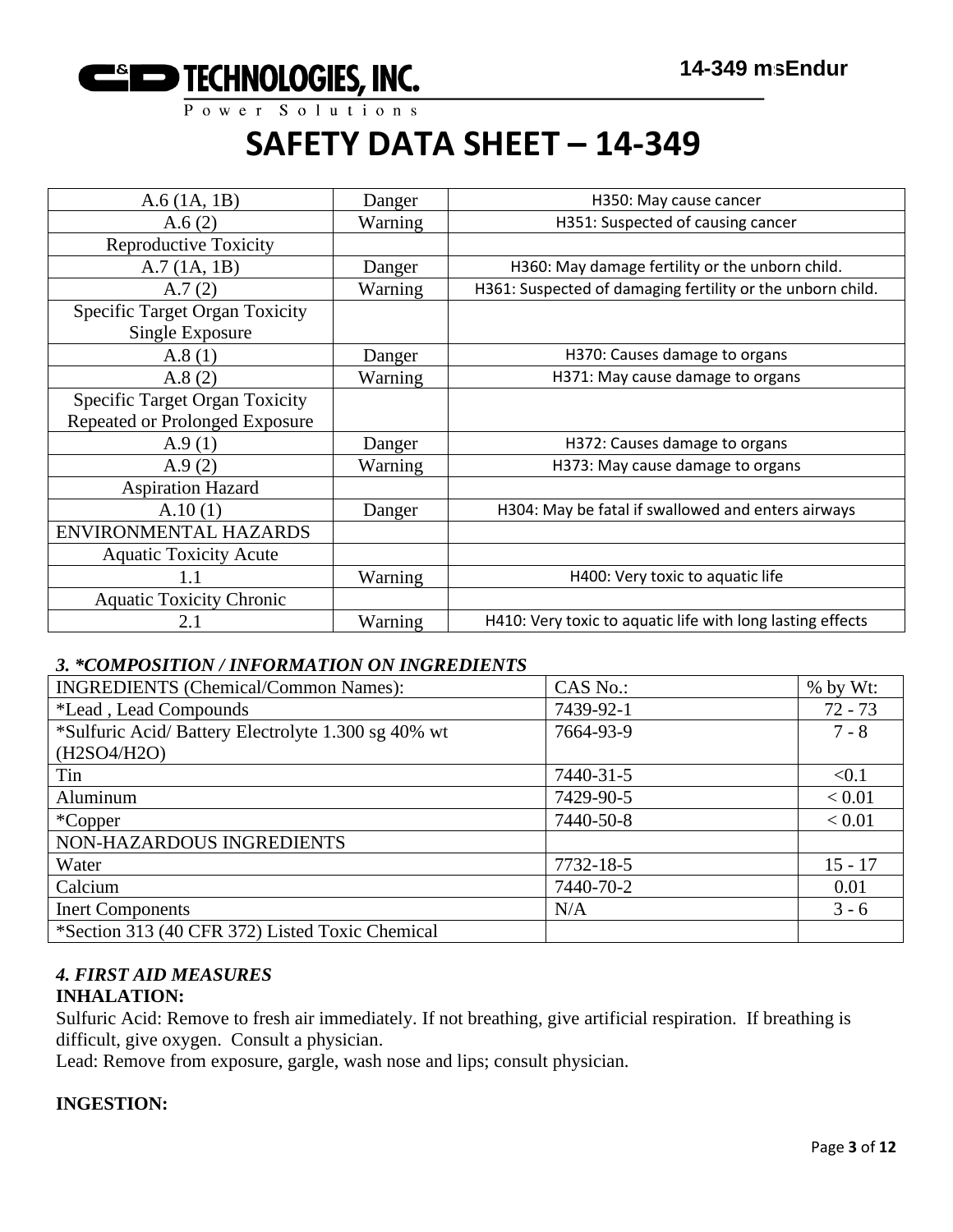

Sulfuric Acid: Give large quantities of water; Do NOT induce vomiting or aspiration into the lungs may occur and can cause permanent injury or death; consult physician. Lead: Consult physician immediately.

#### **SKIN:**

Sulfuric Acid: Flush with large amounts of water for at least 15 minutes; remove contaminated clothing completely, including shoes. If symptoms persist, seek medical attention. Wash contaminated clothing before reuse. Discard contaminated shoes.

Lead: Wash immediately with soap and water.

#### **EYES:**

Sulfuric Acid and Lead: Flush immediately with large amounts of water for at least 15 minutes while lifting lids; Seek immediate medical attention if eyes have been exposed directly to acid.

#### *5. FIRE FIGHTING MEASURES*

**Flash Point:** Not Applicable **Oxygen Index** =  $> 28$ **Flammable Limits:** LEL =  $4.1\%$  (Hydrogen Gas in air); UEL =  $74.2\%$ **Extinguishing media:** CO2; foam; dry chemical. Do not use carbon dioxide directly on cells. Avoid breathing vapors. Use appropriate media for surrounding fire.

#### **Fire Fighting Procedures:**

Use positive pressure, self-contained breathing apparatus. Beware of acid splatter during water application and wear acid-resistant clothing, gloves, face and eye protection. If batteries are on charge, shut off power to the charging equipment, but note that strings of series connected batteries may still pose risk of electric shock even when charging equipment is shut down.

#### **Hazardous Combustion Products:**

Highly flammable hydrogen gas is generated during charging and operation of batteries. If ignited by burning cigarette, naked flame or spark, may cause battery explosion with dispersion of casing fragments and corrosive liquid electrolyte. Carefully follow manufacturer's instructions for installation and service. Keep away all sources of gas ignition and do not allow metallic articles to simultaneously contact the negative and positive terminals of a battery. Follow manufacturer's instructions for installation and service.

#### *6: ACCIDENTAL RELEASE MEASURES*

Stop flow of material, contain/absorb small spills with dry sand, earth or vermiculite. Do not use combustible materials. If possible, carefully neutralize spilled electrolyte with soda ash, sodium bicarbonate, lime, etc. Wear acid-resistant clothing, boots, gloves, and face shield. Do not allow discharge of un-neutralized acid to sewer. Acid must be managed in accordance with approved local, state, and federal requirements. Consult state environmental agency and/or federal EPA.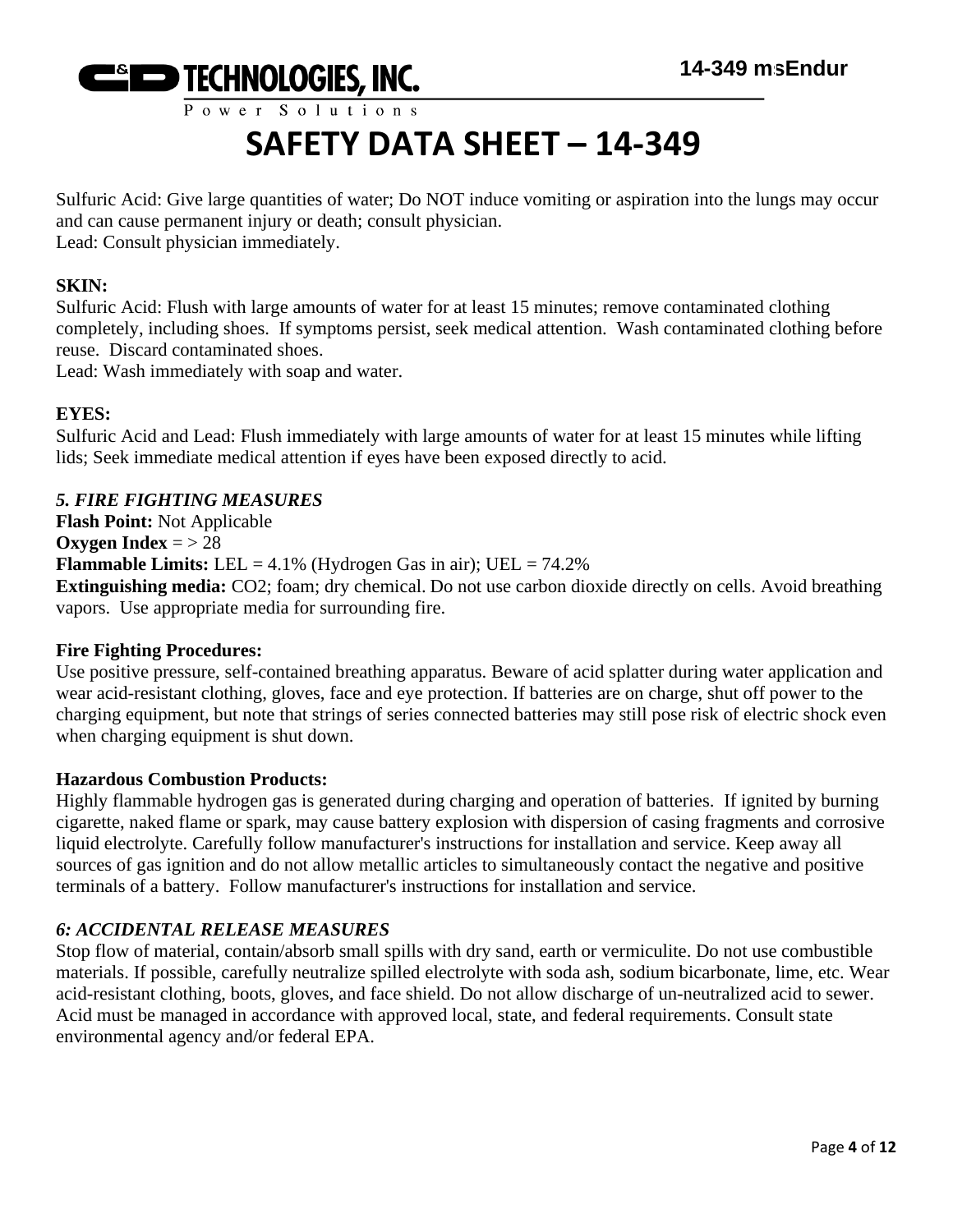

#### *7. HANDLING AND STORAGE*

#### **Handling:**

Unless involved in recycling operations, do not breach the casing or empty the contents of the battery. Handle carefully and avoid tipping, which may allow electrolyte leakage. There may be increasing risk of electric shock from strings of connected batteries. Keep containers tightly closed when not in use. If battery case is broken, avoid contact with internal components. Keep vent caps on and cover terminals to prevent short circuits. Place cardboard between layers of stacked automotive batteries to avoid damage and short circuits. Keep away from combustible materials, organic chemicals, reducing substances, metals, strong oxidizers and water. Use banding or stretch wrap to secure items for shipping.

#### **Storage:**

Store batteries under roof in cool, dry, well-ventilated areas separated from incompatible materials and from activities that may create flames, spark, or heat. Store on smooth, impervious surfaces provided with measures for liquid containment in the event of electrolyte spills. Keep away from metallic objects that could bridge the terminals on a battery and create a dangerous short-circuit.

#### **Charging:**

There is a possible risk of electric shock from charging equipment and from strings of series connected batteries, whether or not being charged. Shut-off power to chargers whenever not in use and before detachment of any circuit connections. Batteries being charged will generate and release flammable hydrogen gas. Charging space should be ventilated. Keep battery vent caps in position. Prohibit smoking and avoid creation of flames and sparks nearby. Wear face and eye protection when near batteries being charged.

#### *8. EXPOSURE CONTROLS / PERSONAL PROTECTION* **Exposure Limits (mg/m<sup>3</sup> ) Note: N.E. = Not Established**

| <b>INGREDIENTS</b>        | <b>OSHA PEL</b> | <b>ACGIH</b> | <b>US NIOSH</b> | Quebec PEV | Ontario OEL | <b>EU OEL</b> |
|---------------------------|-----------------|--------------|-----------------|------------|-------------|---------------|
| (Chemical/Common Names):  |                 |              |                 |            |             |               |
| Lead, Lead Compounds      | 0.05            | 0.05         | 0.05            | 0.05       | 0.05        | 0.15(b)       |
| Sulfuric Acid/Electrolyte |                 | 0.2          |                 |            | 0.2         | 0.05(c)       |
| $(H_2SO_4/H_2O)$          |                 |              |                 |            |             |               |
| Tin                       | 2.0             | 2.0          | 2.0             |            |             |               |
| Aluminum                  | 15.0            | 10.0         | 10.0            |            |             |               |
| Copper                    | 1.0             | 1.0          | 1.0             |            |             |               |
| .                         |                 |              |                 |            |             |               |

**(a)**As dusts/mists **(b)**As inhalable aerosol **(c)**Thoracic fraction

#### **Engineering Controls (Ventilation):**

Store and handle in well-ventilated area. If mechanical ventilation is used, components must be acid-resistant. Handle batteries cautiously, do not tip to avoid spills. Make certain vent caps are on securely. If battery case is damaged, avoid bodily contact with internal components. Wear protective clothing, eye and face protection, when filling, charging or handling batteries. Do not allow metallic materials to simultaneously contact both the positive and negative terminals of the batteries. Charge batteries in areas with adequate ventilation. General dilution ventilation is acceptable.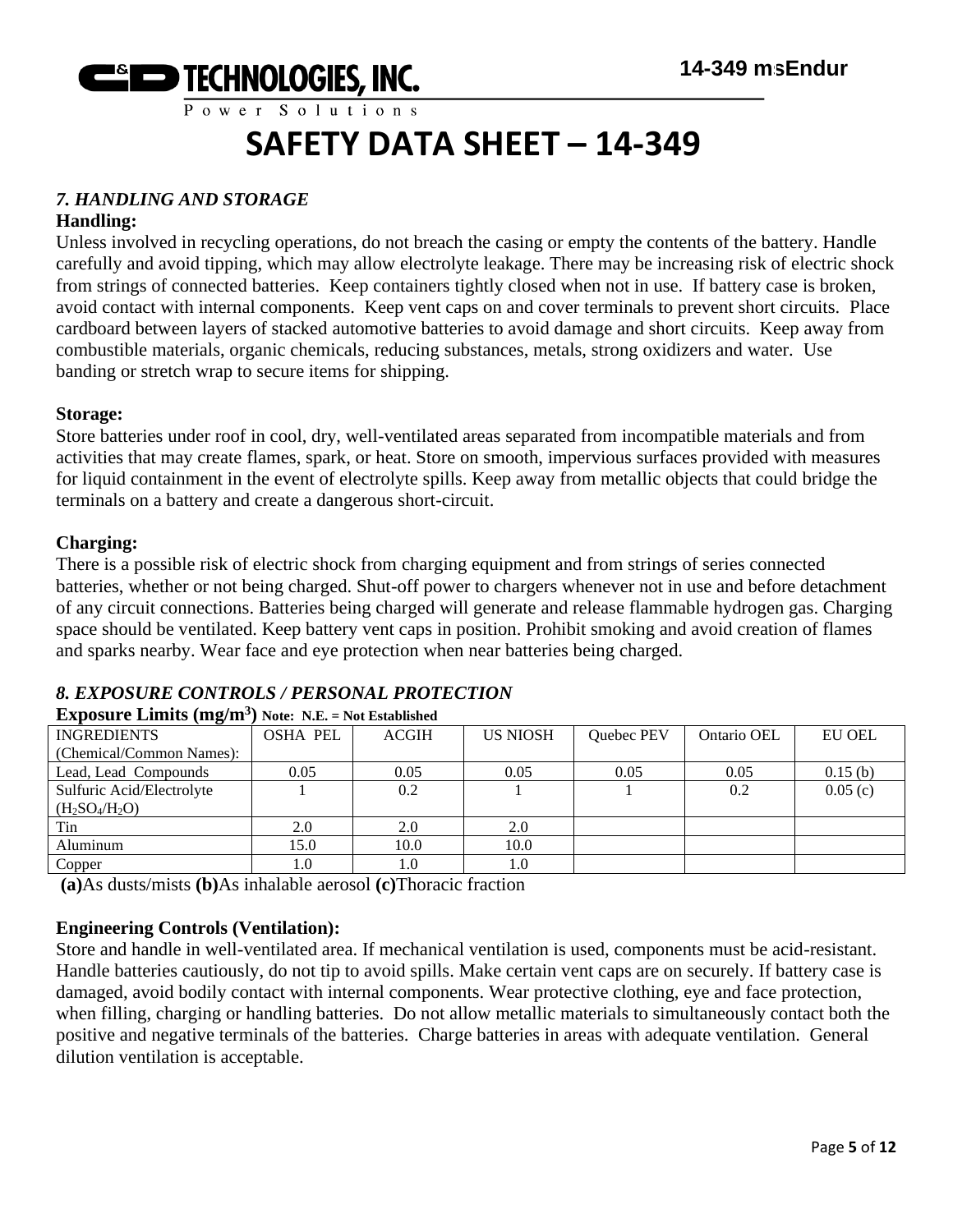

#### **Respiratory Protection (NIOSH/MSHA approved):**

None required under normal conditions. When concentrations of sulfuric acid mist are known to exceed PEL, use NIOSH or MSHA-approved respiratory protection.

#### **Skin Protection:**

If battery case is damaged, use rubber or plastic acid-resistant gloves with elbow-length gauntlet, acid-resistant apron, clothing and boots.

#### **Eye Protection:**

If battery case is damaged, use chemical goggles or face shield.

#### **Other Protection:**

In areas where water and sulfuric acid solutions are handled in concentrations greater than 1%, emergency eyewash stations and showers should be provided, with unlimited water supply. Chemically impervious apron and face shield recommended when adding water or electrolyte to batteries. Wash Hands after handling.

#### *9. PHYSICAL AND CHEMICAL PROPERTIES*

| Properties Listed Below are for Electrolyte:                                                  |               |                                                     |                               |
|-----------------------------------------------------------------------------------------------|---------------|-----------------------------------------------------|-------------------------------|
| <b>Boiling Point:</b>                                                                         | N/A           | Specific Gravity (H2O = 1):   <b>1.310 +/-0.010</b> |                               |
| <b>Melting Point:</b>                                                                         | N/A           | Vapor Pressure (mm Hg):                             | N/A                           |
| Solubility in Water:                                                                          | N/A           | Vapor Density (AIR = 1): $\int$ Greater than 1      |                               |
| <b>Evaporation Rate:</b>                                                                      | Less than 1   | % Volatile by Weight:                               | N/A                           |
| (Butyl Acetate = 1)                                                                           |               |                                                     |                               |
| pH:                                                                                           | $\sim$ 1 to 2 | Flash Point:                                        | <b>Below room temperature</b> |
|                                                                                               |               |                                                     | (as hydrogen gas)             |
| LEL (Lower Explosive                                                                          | 4%            | UEL (Upper Explosive Limit)   74% (Hydrogen)        |                               |
| Limit)                                                                                        | (Hydrogen)    |                                                     |                               |
| Appearance and Odor: Manufactured article; no apparent odor. Gelled electrolyte is a clear to |               |                                                     |                               |
| cloudy liquid with a sharp, penetrating, pungent odor. Formed lead                            |               |                                                     |                               |
| dioxide is dark brown in color with a slight acidic odor.                                     |               |                                                     |                               |

#### *10. STABILITY AND REACTIVITY*

Stability: Stable  $X$  Unstable  $\_\_\_\$ 

This product is stable under normal conditions at ambient temperature.

**Conditions to Avoid:** Prolonged overcharge at high current; sources of ignition.

#### **Incompatibilities:** (materials to avoid)

Electrolyte: Contact with combustibles and organic materials may cause fire and explosion. Also reacts violently with strong reducing agents, metals, sulfur trioxide gas, strong oxidizers, and water. Contact with metals may produce toxic sulfur dioxide fumes and may release flammable hydrogen gas. Lead compounds: Avoid contact with strong acids, bases, halides, halogenates, potassium nitrate, permanganate, peroxides, nascent hydrogen, and reducing agents.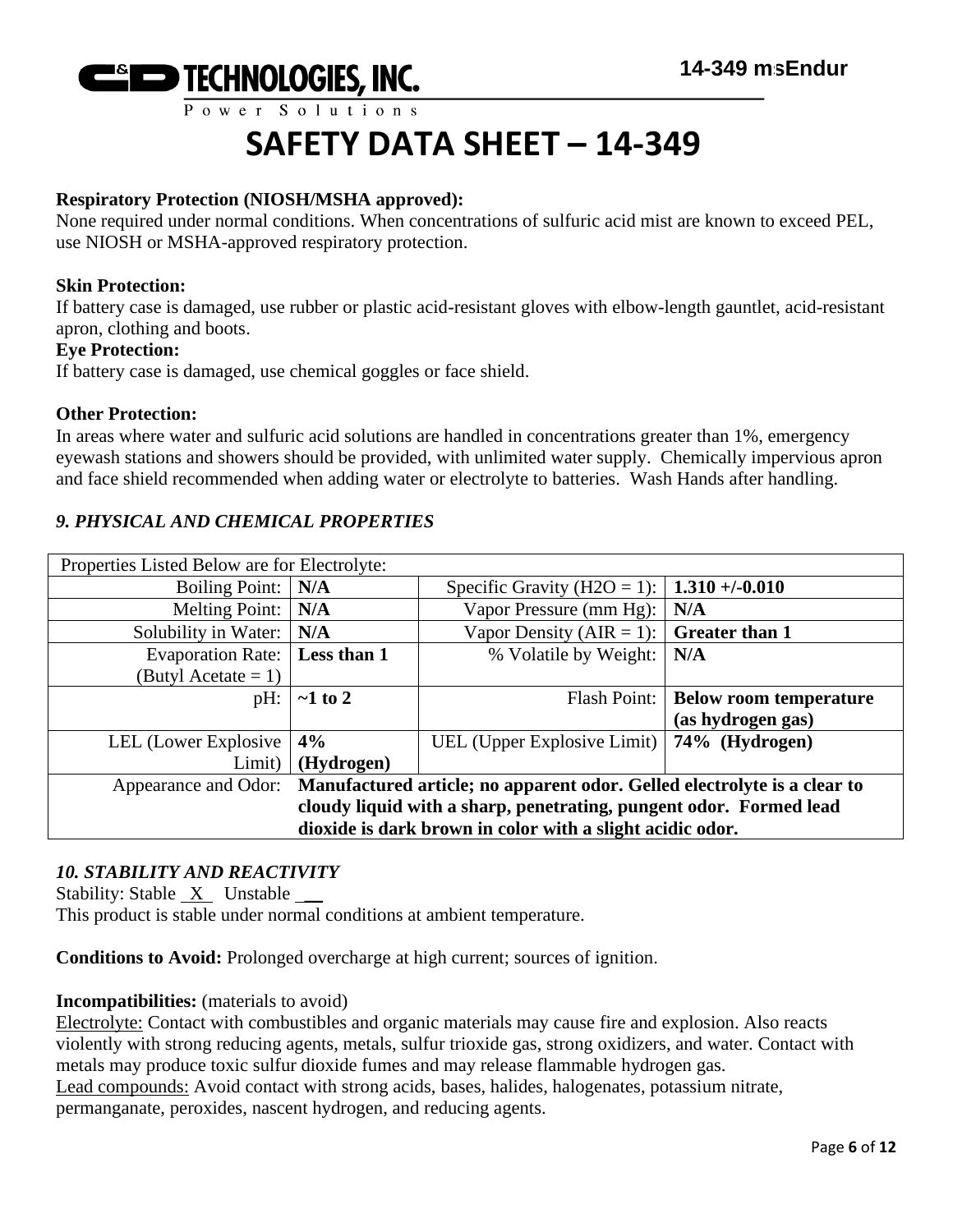

Arsenic compounds: strong oxidizers; bromine azide. NOTE: hydrogen gas can react with inorganic arsenic to form the highly toxic gas – arsine

#### **Hazardous Decomposition Products:**

Electrolyte: Sulfur trioxide, carbon monoxide, sulfuric acid mist, sulfur dioxide, hydrogen sulfide. Lead compounds: Temperatures above the melting point are likely to produce toxic metal fume, vapor, or dust; contact with strong acid or base or presence of nascent hydrogen may generate highly toxic arsine gas.

#### **Hazardous Polymerization:**

Will not occur

#### *11. TOXICOLOGICAL INFORMATION*

#### **Routes of Entry:**

Sulfuric Acid: Harmful by all routes of entry.

Lead Compounds: Hazardous exposure can occur only when product is heated, oxidized or otherwise processed or damaged to create dust, vapor or fume. The presence of nascent hydrogen may generate highly toxic arsine gas.

#### **Inhalation:**

Sulfuric Acid: Breathing of sulfuric acid vapors or mists may cause severe respiratory irritation. Lead Compounds: Inhalation of lead dust or fumes may cause irritation of upper respiratory tract and lungs.

#### **Ingestion:**

Sulfuric Acid: May cause severe irritation of mouth, throat, esophagus and stomach. Lead Compounds: Acute ingestion may cause abdominal pain, nausea, vomiting, diarrhea and severe cramping. This may lead rapidly to systemic toxicity and must be treated by a physician.

#### **Skin Contact:**

Sulfuric Acid: Severe irritation, burns and ulceration. Lead Compounds: Not absorbed through the skin. Arsenic compounds: Contact may cause dermatitis and skin hyperpigmentation

#### **Eye Contact:**

Sulfuric Acid: Severe irritation, burns, cornea damage, and blindness. Lead Compounds: May cause eye irritation.

#### **Effects of Overexposure - Acute:**

Sulfuric Acid: Severe skin irritation, damage to cornea, upper respiratory irritation. Lead Compounds: Symptoms of toxicity include headache, fatigue, abdominal pain, loss of appetite, muscular aches and weakness, sleep disturbances and irritability.

#### **Effects of Overexposure - Chronic:**

Sulfuric Acid: Possible erosion of tooth enamel, inflammation of nose, throat & bronchial tubes.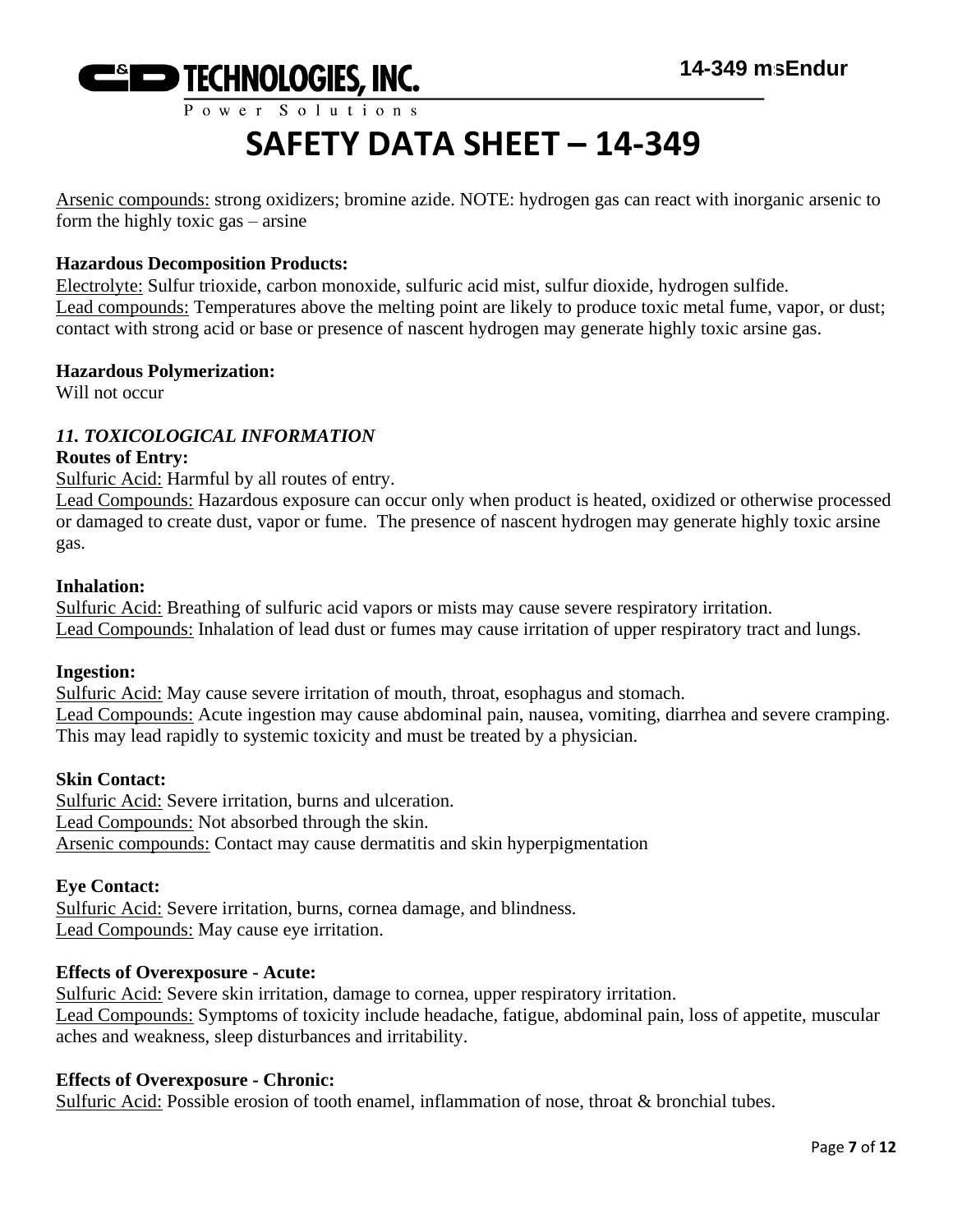

Lead Compounds: Anemia; neuropathy, particularly of the motor nerves, with wrist drop; kidney damage; reproductive changes in males and females. Repeated exposure to lead and lead compounds in the workplace may result in nervous system toxicity. Some toxicologists report abnormal conduction velocities in persons with blood lead levels of 50 μg/100 ml or higher. Heavy lead exposure may result in central nervous system damage, encephalopathy and damage to the blood-forming (hematopoietic) tissues.

#### **Carcinogenicity:**

Sulfuric Acid: The International Agency for Research on Cancer (IARC) has classified "strong inorganic acid mist containing sulfuric acid" as a Category I carcinogen, a substance that is carcinogenic to humans. This classification does not apply to liquid forms of sulfuric acid or sulfuric acid solutions contained within a battery. Inorganic acid mist (sulfuric acid mist) is not generated under normal use of this product. Misuse of the product, such as overcharging, may result in the generation of sulfuric acid mist.

Lead Compounds: Lead is listed as a 2B carcinogen, likely in animals at extreme doses. Proof of carcinogenicity in humans is lacking at present.

Arsenic: Listed by National Toxicology Program (NTP), International Agency for Research on Cancer (IARC), OSHA and NIOSH as a carcinogen only after prolonged exposure at high levels.

#### **Medical Conditions Generally Aggravated by Exposure:**

Overexposure to sulfuric acid mist may cause lung damage and aggravate pulmonary conditions. Contact of sulfuric acid with skin may aggravate diseases such as eczema and contact dermatitis. Lead and its compounds can aggravate some forms of kidney, liver and neurologic diseases.

#### **Acute Toxicity:**

Inhalation LD50: Electrolyte: LC50 rat: 375 mg/m3; LC50: guinea pig: 510 mg/m3 Elemental Lead: Acute Toxicity Point Estimate  $= 4500$  ppmV (based on lead bullion)

Oral LD50: Electrolyte: rat: 2140 mg/kg Elemental lead: Acute Toxicity Estimate (ATE) = 500 mg/kg body weight (based on lead bullion)

#### **Additional Health Data:**

All heavy metals, including the hazardous ingredients in this product, are taken into the body primarily by inhalation and ingestion. Most inhalation problems can be avoided by adequate precautions such as ventilation and respiratory protection covered in Section 8. Follow good personal hygiene to avoid inhalation and ingestion: wash hands, face, neck and arms thoroughly before eating, smoking or leaving the work site. Keep contaminated clothing out of non-contaminated areas, or wear cover clothing when in such areas. Restrict the use and presence of food, tobacco and cosmetics to non-contaminated areas. Work clothes and work equipment used in contaminated areas must remain in designated areas and never taken home or laundered with personal non-contaminated clothing. This product is intended for industrial use only and should be isolated from children and their environment.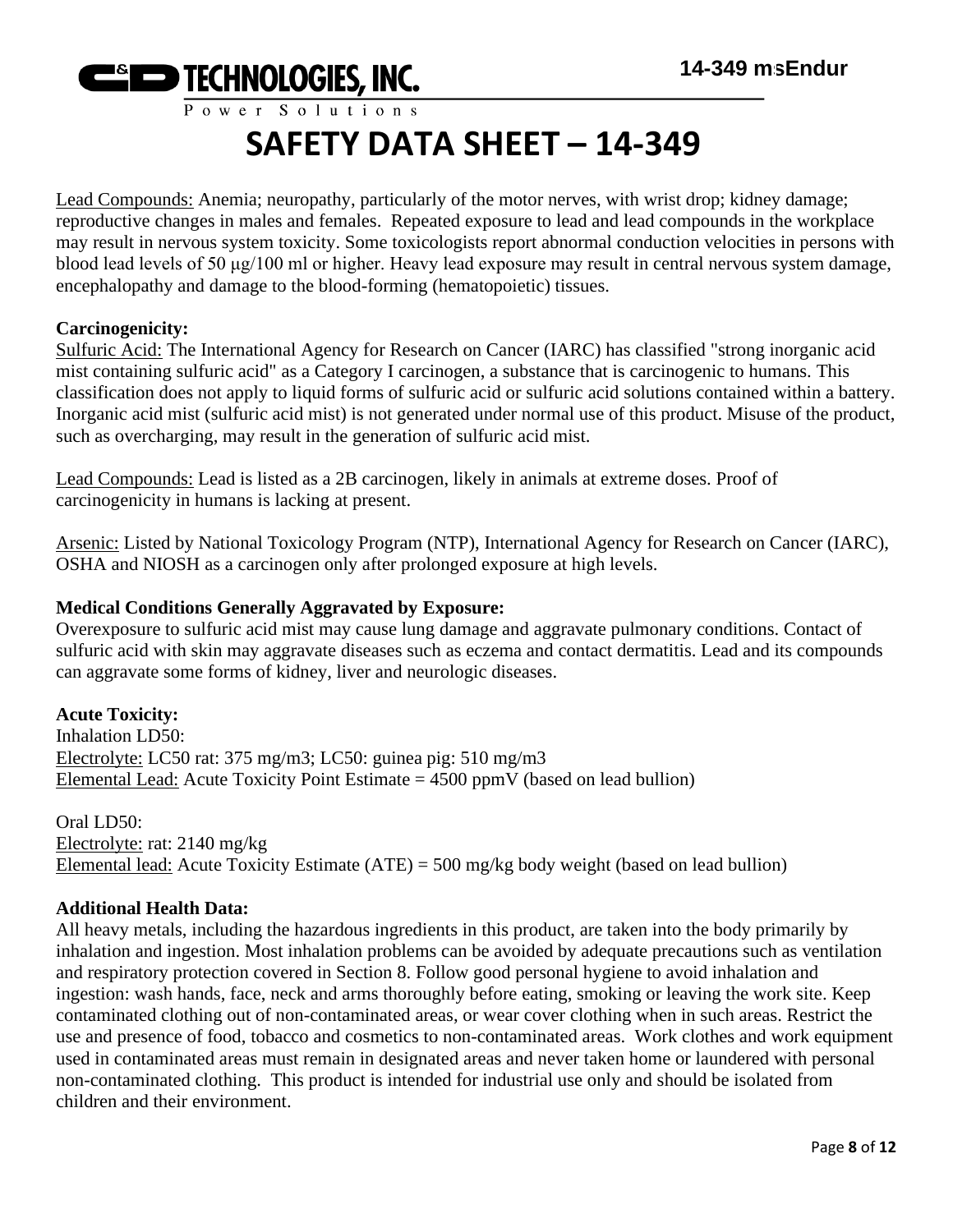

The 19<sup>th</sup> Amendment to EC Directive 67/548/EEC classified lead compounds, but not lead in metal form, as possibly toxic to reproduction. Risk phrase 61: May cause harm to the unborn child, applies to lead compounds, especially soluble forms.

#### *12. ECOLOGICAL INFORMATION*

**Environmental Fate:** lead is very persistent in soil and sediments. No data on environmental degradation. Mobility of metallic lead between ecological compartments is slow. Bioaccumulation of lead occurs in aquatic and terrestrial animals and plants but little bioaccumulation occurs through the food chain. Most studies include lead compounds and not elemental lead.

#### **Environmental Toxicity:** Aquatic Toxicity:

Sulfuric acid: 24-hr LC50, freshwater fish (Brachydanio rerio): 82 mg/L 96 hr- LOEC, freshwater fish (Cyprinus carpio): 22 mg/L Lead: 48 hr LC50 (modeled for aquatic invertebrates): <1 mg/L, based on lead bullion

#### **Additional Information**

- · No known effects on stratospheric ozone depletion.
- · Volatile organic compounds: 0% (by Volume)
- · Water Endangering Class (WGK): NA

#### *13. DISPOSAL CONSIDERATIONS (UNITED STATES)*

Spent batteries: Send to secondary lead smelter for recycling. Spent lead-acid batteries are not regulated as hazardous waste when the requirements of 40 CFR Section 266.80 are met. Spilled sulfuric acid is a characteristic hazardous waste; EPA hazardous waste number D002 (corrosivity) and D008 (lead).

Electrolyte: Place neutralized slurry into sealed acid resistant containers and dispose of as hazardous waste, as applicable. Large water diluted spills, after neutralization and testing, should be managed in accordance with approved local, state, and federal requirements. Consult state environmental agency and/or federal EPA.

Following local, State/Provincial, and Federal/National regulations applicable to end-of-life characteristics will be the responsibility of the end-user.

#### *14. TRANSPORT INFORMATION*

#### **United States:**

Wet, non-spillable batteries do not need to be shipped and transported as fully-regulated Class 8 Corrosive hazardous materials / dangerous goods when tested, packaged and marked in accordance with the following regulations:

#### **U.S. Hazardous Materials Regulations:** 49 CFR 173.159(f) and 49 CFR 173.159a

• The batteries are excepted from regulation if they have been tested in accordance with the vibration and pressure differential tests found in 49 CFR 173.159(f) and "rupture test" found at 49 CFR 173.159a;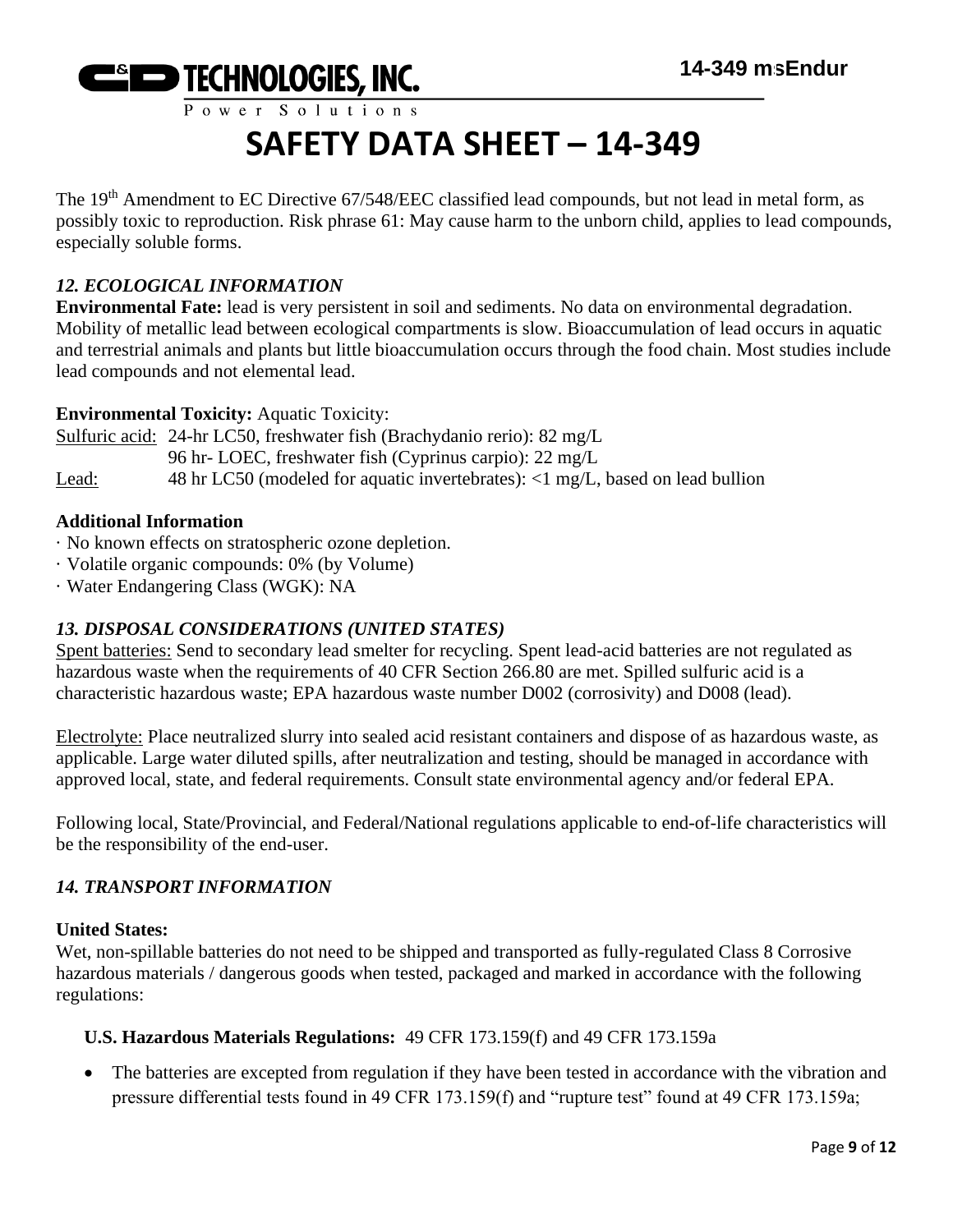Power Solutions

# **SAFETY DATA SHEET – 14-349**

- When offered for transport, the batteries must be protected against short circuits and securely packaged in accordance with 49 CFR 173.159a; and
- The batteries and outer packaging must be marked NON-SPILLABLE BATTERY or NON-SPILLABLE as required by 49 CFR 173.159a

#### **IATA Dangerous Goods Regulations:** Packing Instruction 872 and Special Provision A67

- The batteries are excepted from regulation if they have been tested in accordance with the vibration and pressure differential tests found in Packing Instruction 872 and "rupture test" found in Special Provision A67 of the International Air Transport Association (IATA) Dangerous Goods Regulations
- When offered for transport, the batteries must be protected against short circuits and securely packaged in accordance with Special Provision A67.
- The words "Not Restricted" and "Special Provision A67" must be included in the description of the substance on the Air Waybill when an Air Waybill is issued.

**IMDG Code:** Special Provision 238.1 and 238.2

- The batteries are excepted from regulation if they have been tested in accordance with the vibration and pressure differential tests and "rupture test" found in Special Provision 238.1 and 238.2.
- When offered for transport, the batteries must be protected against short circuits and securely packaged in accordance with Special Provision 238.1 and 238.2.

If the regulations listed above are not met, then Batteries, wet, nonspillable (UN2800) are regulated as Class 8 Corrosive hazardous materials / dangerous goods by the U.S. Department of Transportation (DOT) and international dangerous goods regulatory authorities pursuant to the IATA Dangerous Goods Regulations and IMDG Code.

If any of these requirements are not met, the batteries must be shipped as hazardous materials:

| Batteries, Wet, Filled with Acid |
|----------------------------------|
|                                  |
| UN2794                           |
| ш                                |
| Corrosive                        |
|                                  |

#### *15. REGULATORY INFORMATION*

#### **UNITED STATES:**

#### **EPCRA Sections 302, 304, 311 & 312**

Lead-acid batteries do **NOT** meet the OSHA definition of an "article" (US EPA, Oct. 1998). The lead and acid that compose these batteries must be included when determining the various thresholds for these EPCRA section regulations. The acid in lead-acid batteries is **Sulfuric Acid**, which is an Extremely Hazardous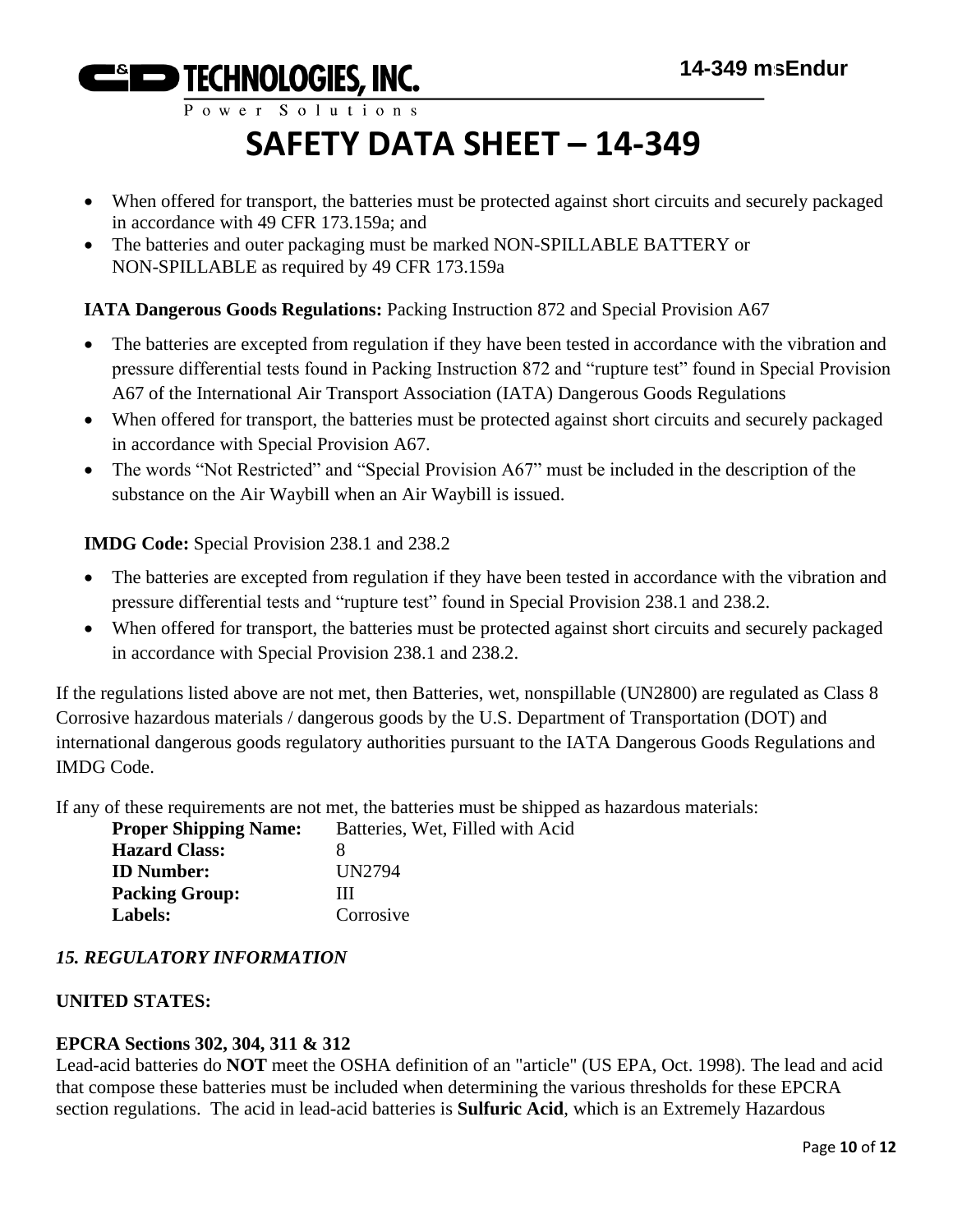

Substance (EHS). The following table outlines the applicable EPCRA Sections and their respective thresholds for **Sulfuric Acid**:

| <b>EPCRA Sections – Sulfuric Acid</b>             | <b>Thresholds</b>     |
|---------------------------------------------------|-----------------------|
| 302 - Emergency Planning Notification             | TPQ $\geq$ 1,000 lbs. |
| 304 - Emergency Release Notification              | $RQ \ge 1,000$ lbs.   |
| 311 - MSDS Reporting                              | *TPO $\geq$ 500 lbs.  |
| 312 - Chemical Inventory Reporting (i.e. Tier II) | *TPQ $\geq$ 500 lbs.  |

**\*The reporting threshold for Sulfuric Acid is ≥ the designated TPQ or 500 lbs, whichever is less.**

The lead used in lead-acid batteries does not qualify for any OSHA or EPCRA exemptions. Lead is not an EHS, and the following table outlines the applicable EPCRA Sections and their respective thresholds for **lead**:

| <b>EPCRA Sections - Lead</b>                      | <b>Thresholds</b>  |
|---------------------------------------------------|--------------------|
| 311 - MSDS Reporting                              | $\geq 10,000$ lbs. |
| 312 - Chemical Inventory Reporting (i.e. Tier II) | $\geq 10,000$ lbs. |

#### **EPCRA Section 313**

The reporting of lead and sulfuric acid (and their releases) in lead-acid batteries used in cars, trucks, most cranes, forklifts, locomotive engines, and aircraft for the purposes of EPCRA Section 313 is not required. Leadacid batteries used for these purposes are exempt for Section 313 reporting per the "Motor Vehicle Exemption." See page B-22 of the *U.S. EPA Guidance Document for Lead and Lead Compound Reporting under EPCRA Section 313* for additional information of this exemption.

#### **TSCA:**

TSCA Section 8b – Inventory Status: All chemicals comprising this product are either exempt or listed on the TSCA Inventory.

TSCA Section 12b (40 CFR Part 707.60(b)) No notice of export will be required for articles, except PCB articles, unless the Agency so requires in the context of individual section 5, 6, or 7 actions.

TSCA Section 13 (40 CFR Part 707.20): No import certification required (EPA 305-B-99-001, June 1999, Introduction to the Chemical Import Requirements of the Toxic Substances Control Act, Section IV.A)

**RCRA:** Spent Lead Acid Batteries are subject to streamlined handling requirements when managed in compliance with 40 CFR section 266.80 or 40 CFR part 273. Waste sulfuric acid is a characteristic hazardous waste; EPA hazardous waste number D002 (corrosivity) and D008 (lead).

#### **STATE REGULATIONS (US):**

#### \***Proposition 65 Warning**

**Battery posts, terminals and related accessories contain lead and lead compounds, chemicals known to the state of California to cause cancer and reproductive harm. Wash hands after handling.**